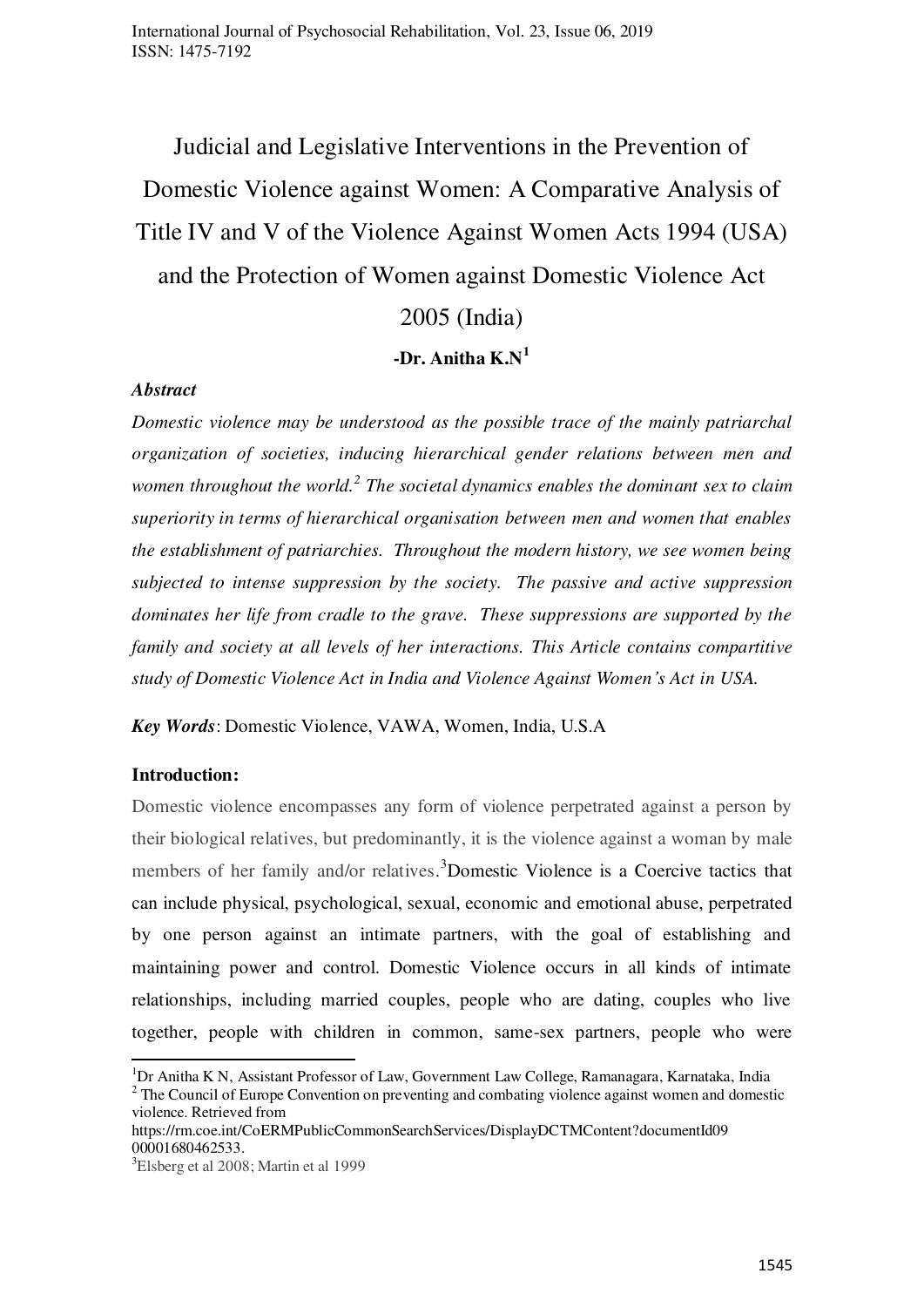formerly in a relationship with the person abusing them, and teen dating relationships. An abuser makes a choice to exert power and control over his or her partner. Abusive behaviors include physical, emotional, sexual, social, and financial abuse. The core of a definition of domestic violence consists of all the acts that constitute violence. Some definitions are narrow and focus on a specific act of violence and others are broader and incorporate the full range of acts. In India, public discourse and the media equate domestic violence with dowry violence. This incomplete representation undermines awareness of the widespread, daily psychological, physical, and sexual abuse women confront that is often unrelated to dowry. As a result, newspapers may fail to report the less sensational stories that do not involve bride-burning and unnatural death. Indian legislation on marital violence perpetuates this narrow definition. For example, both Section 498A of the Indian Penal Code and the Dowry Prohibition Act emphasize violence within the context of dowry harassment. However, informal discussions with women by researchers and activists have underlined the need for greater study of other factors and characteristics associated with abuse.Factors contributing to the suppression that emerges as a violent form in the domestic milieu often in the context of intimate relations between partners. In the Indian context, women between 15-49 age group suffer 33.5% of domestic violence. In the US, one in four women experience domestic violence in their lifetime. It is estimated that more than 10 million people experience domestic violence in the US every year. The 2012 National Crime Records Bureau report of India states a reported crime rate of 46 per 100,000, rape rate of 2 per 100,000, dowry homicide rate of 0.7 per 100,000 and the rate of domestic cruelty by husband or his relatives as 5.9 per  $100,000^4$  the United States Department of Justice in 2000, a survey of 16,000 Americans showed 22.1 percent of women and 7.4 percent of men reported being physically assaulted by a current or former spouse, cohabiting partner, boyfriend or girlfriend, or date in their lifetime.<sup>5</sup>

Types of Domestic Violence:

.

There are four types of domestic violence experienced by women:

<sup>&</sup>lt;sup>4</sup> National Crimes Record Bureau, Crime in India 2012 – Statistics Archived 20 June 2014 at the Wayback Machine Government of India (May 2013

<sup>&</sup>lt;sup>5</sup>Tjaden, Patricia; Thoennes, Nancy (November 2000). "Full Report of the Prevalence, Incidence, and Consequences of Violence Against Women". National Institute of Justice, United States Department of Justice.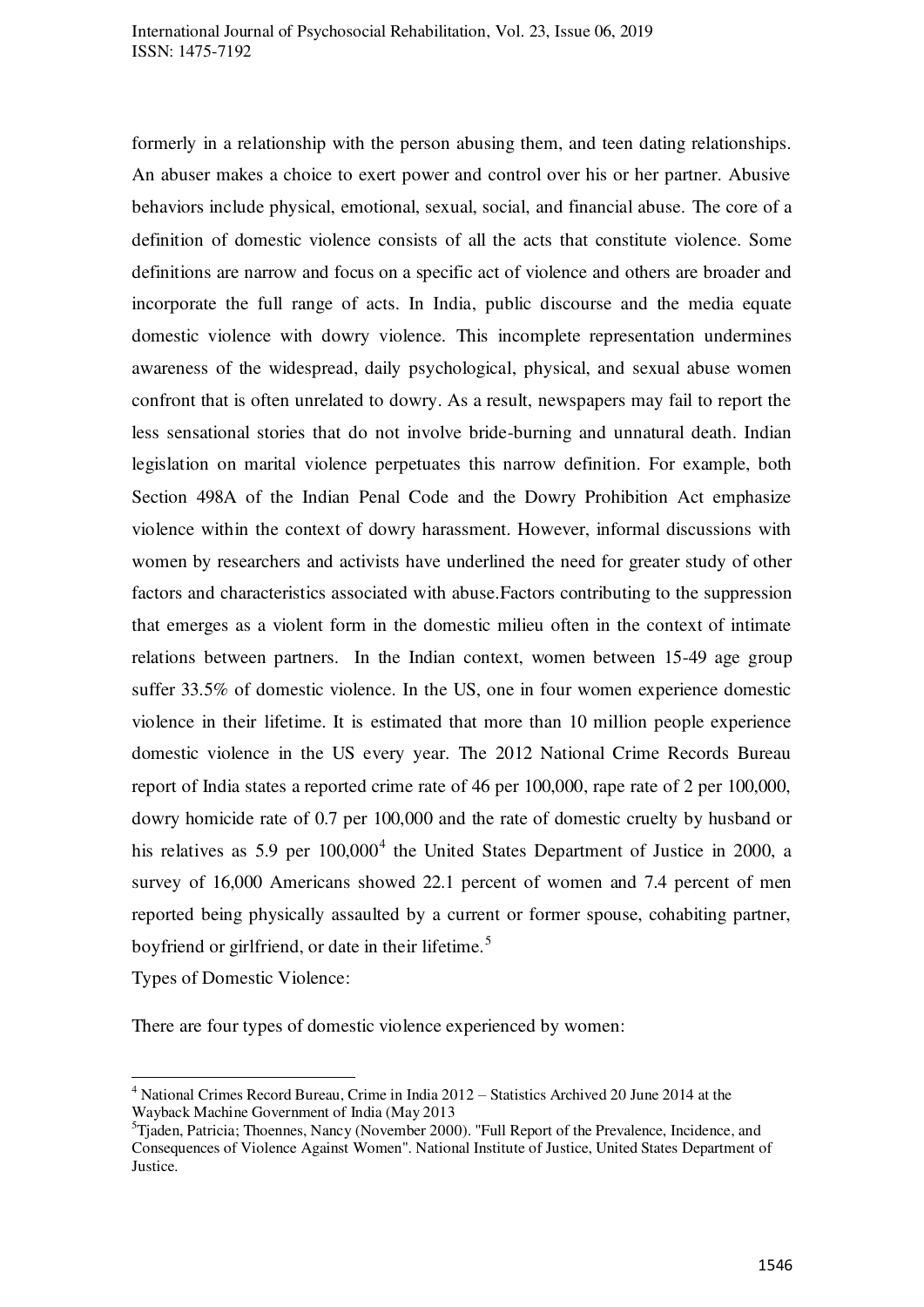*Physical abuse*: Physical abuse can either be controlled or impulsive and consists of physical assaults. These assaults result in injuries ranging from bruising, scalding, burning and stabbing to internal injuries, cracked ribs or broken bones. Persistent blows to the head may cause serious head injuries that often go undetected and untreated. Some abusers will make sure that they inflict the physical injury to parts of the body not normally seen, such as the torso, rather than risk leaving marks on the face or limbs<sup>6</sup>. Another kind of physical abuse leaves no physical evidence, as when a head is forced into the toilet, or ice cold baths and locking up is used. Physical neglect, such as withholding or eliminating food, shelter and clothing may also form part of physical abuse. Physical abuse includes throwing things, kicking, slapping hitting, pushing, shoving, grabbing, choking, strangling and inflicting head injuries, to name but a few. Death resulting from physical injuries is the horrible outcome for some women who are in an abusive relationship<sup>7</sup>.

*Emotional abuse*: Emotional abuse can be verbal or non-verbal. It is persistent and corrosive, destroying self-worth and self-esteem. This type of abuse usually includes the use of ridicule, insults, accusations, infidelity and ignoring one's partner, all of which result in the breaking down of the Victim's self-esteem and self-worth. Emotional abuse can also occur when the perpetrator places his partner in a position in which she has to gain his favour through her compliant behaviour, like a young child who has misbehaved. Deliberate isolation from family, friends and neighbours is another type of emotional abuse<sup>8</sup>.

*Sexual abuse*: Sexual abuse occurs when the perpetrator demands sexual activity without the woman's consent. It is also referred to as marital rape, whereby the male assumes that it is his right and privilege to have sex whenever he wishes and in any form he desires, without taking his female partner's feelings into consideration $910$ . Stereotyped sex roles might lead to an increase in sexual abuse. Some women do not

.

<sup>&</sup>lt;sup>6</sup> MAKOFANE, M.D.M. 2002. Factors compelling women to remain in abusive relationships.

ActaCriminologica, 15(1)84-92.<br><sup>7</sup> SANDERSON, C. 2008. Counselling survivors of domestic abuse. London and Philadelphia: Jessica Kingsley Publishers.

 $8$ WIEHE, V.R. 1998. Understanding family violence. Treating and preventing partner, child, sibling and elder abuse. Thousand Oaks, London, New Delhi: Sage Publications.

<sup>9</sup> Domestic Violence Act, No. 116 of 1998

<sup>&</sup>lt;sup>10</sup> WIEHE, V.R. 1998. Understanding family violence. Treating and preventing partner, child, sibling and elder abuse. Thousand Oaks, London, New Delhi: Sage Publications.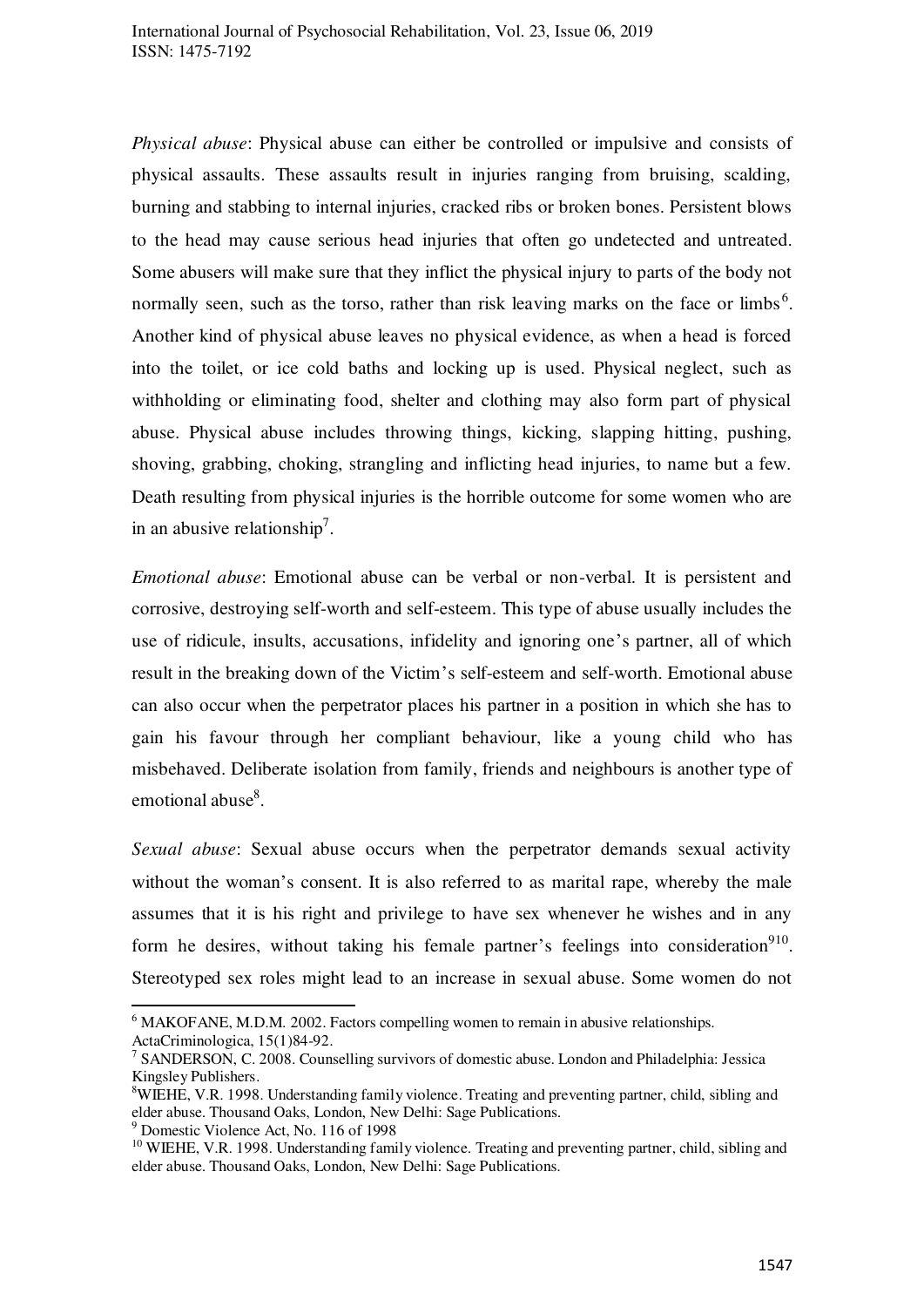realise that they also have rights, and will do everything their partners demand of them, just because they feel it is the right thing to do. Women often are not even aware that they are sexually abused. Several studies have indicated women's discomfort regarding certain sexual acts expected by their partners, while continuing to comply with these behaviours, because they see it as an obligation towards their partners  $1112$ .

*Economic abuse*: This type of abuse implies the withholding of economic support and keeping tight control of the family's economic resources, such as money and transport The false perception often is that the woman in the relationship is solely responsible for all the housekeeping and child-rearing tasks with the minimum financial assistance, and that she must also work a full day to provide for the family's financial needs. In their research, Davhana-Maselesele, Myburg and Poggenpoel<sup>13</sup> found that some women could not do anything without their partners' approval. Even if they had money, they could not buy what they wanted to buy and had to get their partners' approval for any financial decisions. Some abused women do not have control over their money, as their partners control all the finances. It was also found that some abused women who worked had to hand over their salaries to their partners. This money would often be misused and no money would be available for necessities such as school and taxi fees. Some perpetrators would also exert financial control by denying their partners access to bank accounts or credit cards.

#### **Forms of Domestic Violence in the U.S:**

.

Domestic violence takes various form during different stages of women's lifetime. The Centers for Disease Control and Prevention and The National Institute of Justice, nearly 25% of women experience at least one physical assault during adulthood by a partner.<sup>14</sup> The domestic violence in the US could manifest in the following forms:

1. During Pregnancy: Domestic violence during pregnancy is classified as intimate partner violence where the abuse could be intense that may result in irreversible damage

 $<sup>11</sup>$ BOLLEN, S., ARTZ, L.M., VETTEN, L. & LOUW, A. 1999. Violence against women in metropolitan</sup> South Africa: a study on impact and service delivery. ISS Monograph Series No 41, Sept.

 $12$  CHAPLEAU, K.M., OSWALD, D.L. & RUSSEL, B.L. 2007. How ambivalent sexism toward women and men supports rape myth acceptance. Sex Roles, 57:131-136.

<sup>13</sup> DAVHANA-MASELESELE, M., MYBURGH, C.P.H. & POGGENPOEL, M. 2009. Lived experiences of women victims of domestic violence in rural areas of Vhembe district: Limpopo Province, South Africa. Gender and Behaviour, 7(2):2517-2540

<sup>&</sup>lt;sup>14</sup> The Violence Against Women Act of 2005, Summary of Provisions. Archived 2011-12-16 at the Wayback Machine National Network to End Domestic Violence. .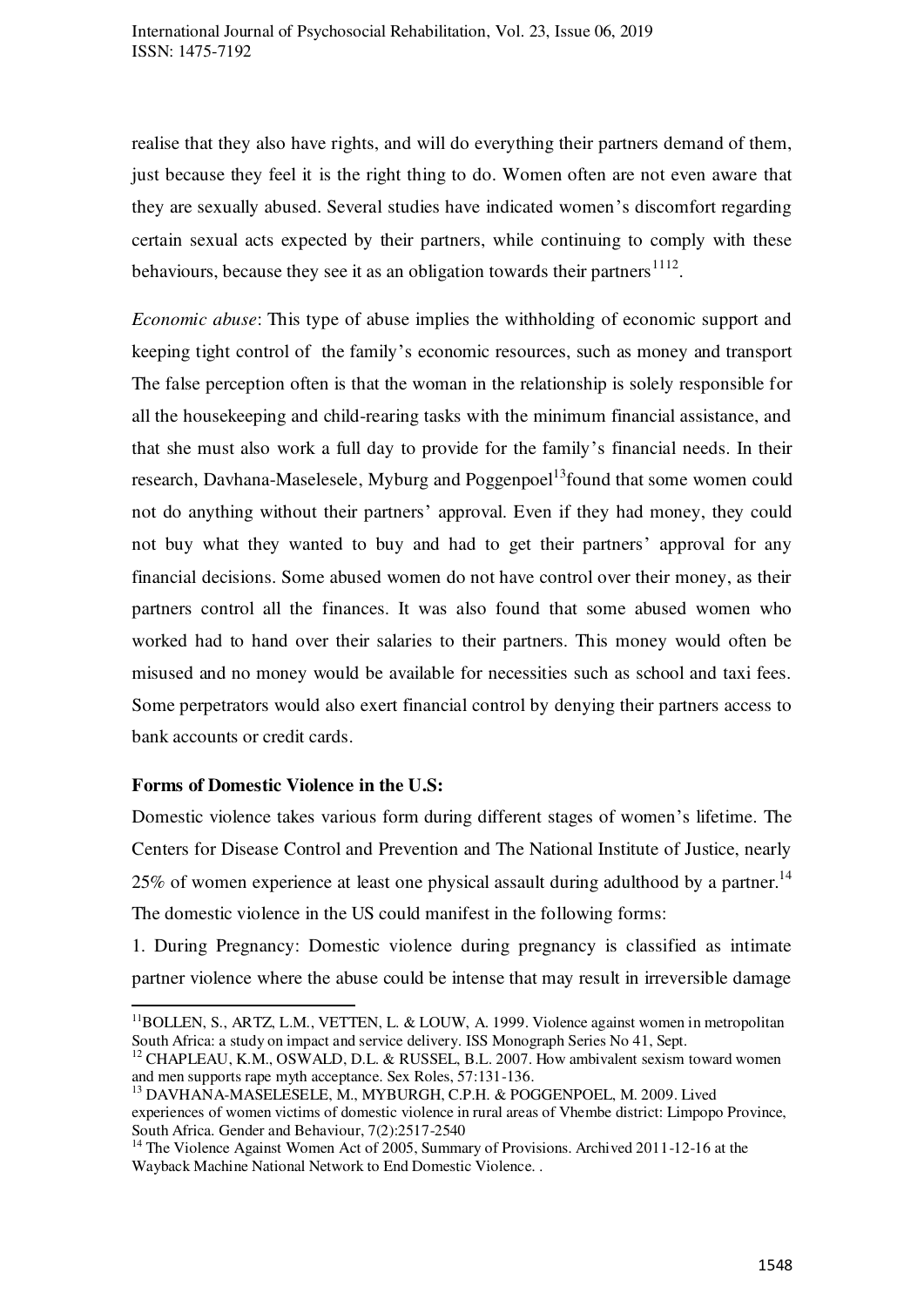to the physical and emotional wellbeing of the women. This affects both mother and the foetus. In the US, homicide is the second leading cause of injury related deaths in pregnant and post-partum women. Each year, 3.24,000 pregnant women are victims of domestic violence in the US.

2. Injury: The domestic violence resulting in physical injury is the most common form of violence against women in the U.S. It is more than the rapes, mugging, car accidents put together. The physical violence resulting in non-fatal injury could be of various level.

3. Rape: The domestic violence resulting in rape, a type of sexual assault involving sexual intercourse without the women's consent is carried out with physical force, coercion against the will of the person. In the U.S. one in five women have experienced an attempted or completed rape committed by a partner.

4. Murder: According to the 1999 data, 1218 women were killed by their partners and in 2007, the death resulting due to domestic violence amounted to 14 percent of all homicides of which 70 percent victims were women.

5. Dating Violence: Dating violence, though not technically a domestic violence, it often translates to domestic violence in future. In the U.S 32 percent of college women experienced dating violence.

6. Homelessness: According to the U.S. Department of Housing and Urban Development, domestic violence is the third leading cause of homelessness among families<sup>15</sup> Domestic violence is the leading cause of homelessness in the U.S.

## **Forms of Domestic Violence in India:**

.

Domestic violence in India amounts to 33.5 percent and 8.5 percent for sexual violence. The domestic violence in India include sexual assault, emotional and physical abuse, dowry and honour killings. Women in India suffer from domestic violence within the family system which include nuclear and joint family system. The uniqueness of caste system further aggravates violence against women. Domestic violence are usually not reported due to the fear factor and the effect it has on the family's standing in the

<sup>&</sup>lt;sup>15</sup> "Domestic Violence: Statistics & Facts". Safe Horizon. Safe Horizon. Retrieved 24 November 2014.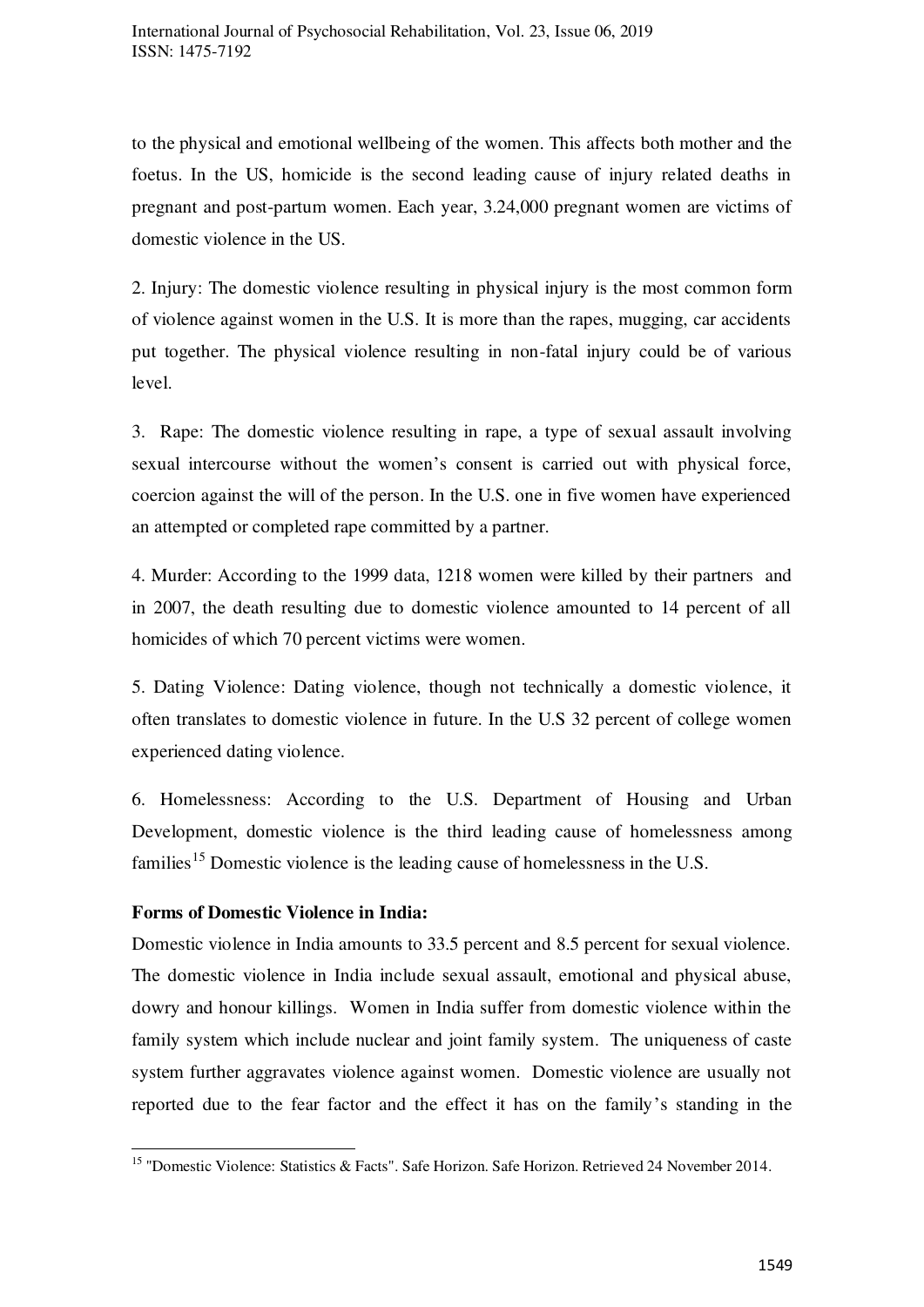society and therefore hushed up resulting in under-reporting of the violence against women in India.

1. Injury: This form of domestic violence includes physical injury resulting from slapping, biting, kicking, hitting, throwing objects, strangling, beating, threatening with any form of weapon, or using a weapon $16$ . Domestic violence resulting in injury range between 19 percent to 55 percent.

2. Emotional abuse: This form of abuse is the most common domestic violence where women is subjected to intense emotional violence what undermines her psychological balance and her standing in the family and the society. The emotional abuse in the Indian household is undertaken by the husband or the family member which results in harassment, threats, name calling, isolation, stalking, blaming etc. The resulting emotional distress can cause acute family problem that may result in the victim attempting suicide. Nearly 7.5 percent of women who experienced emotional abuse attempted suicide.<sup>17</sup>

3. Rape: Though marital rape is not recognised by Indian law, women in India suffer silently. The taboo to talk about sex with family members becomes even more difficult for the married women. The women are forced to rely on Protection of Women from Domestic Violence Act 2005 to address this concern.

4. Honour Killings: The practise of killing a family member because the victim has brought dishonour to family is prevalent in India. This usually takes place due to various reason. In the rigid cast structure where a boy or girl belonging to perceived lower class when married into the girl or boy belonging to upper class family, the latter believes that this partnership has brought disrepute to the family and resort to killing. The honour killing also results when the girl refuses to marry into arranged marriage, having sex outside marriage amongst others.

.

<sup>&</sup>lt;sup>16</sup> Committee on Health Care for Underserved Women. Intimate Partner Violence. American College of Obstetricians and Gynecologists, Feb. 2012. Web. 17 March 2013.

 $17$ Vizcarra, B. Partner Violence as a Risk Factor for Mental Health among Women from Communities in the Philippines, Egypt, Chile, and India. National Centre for Biotechnology Information. Department of Psychology Universidad De La Frontera, Temuco, Chile, 2004. 18 March 201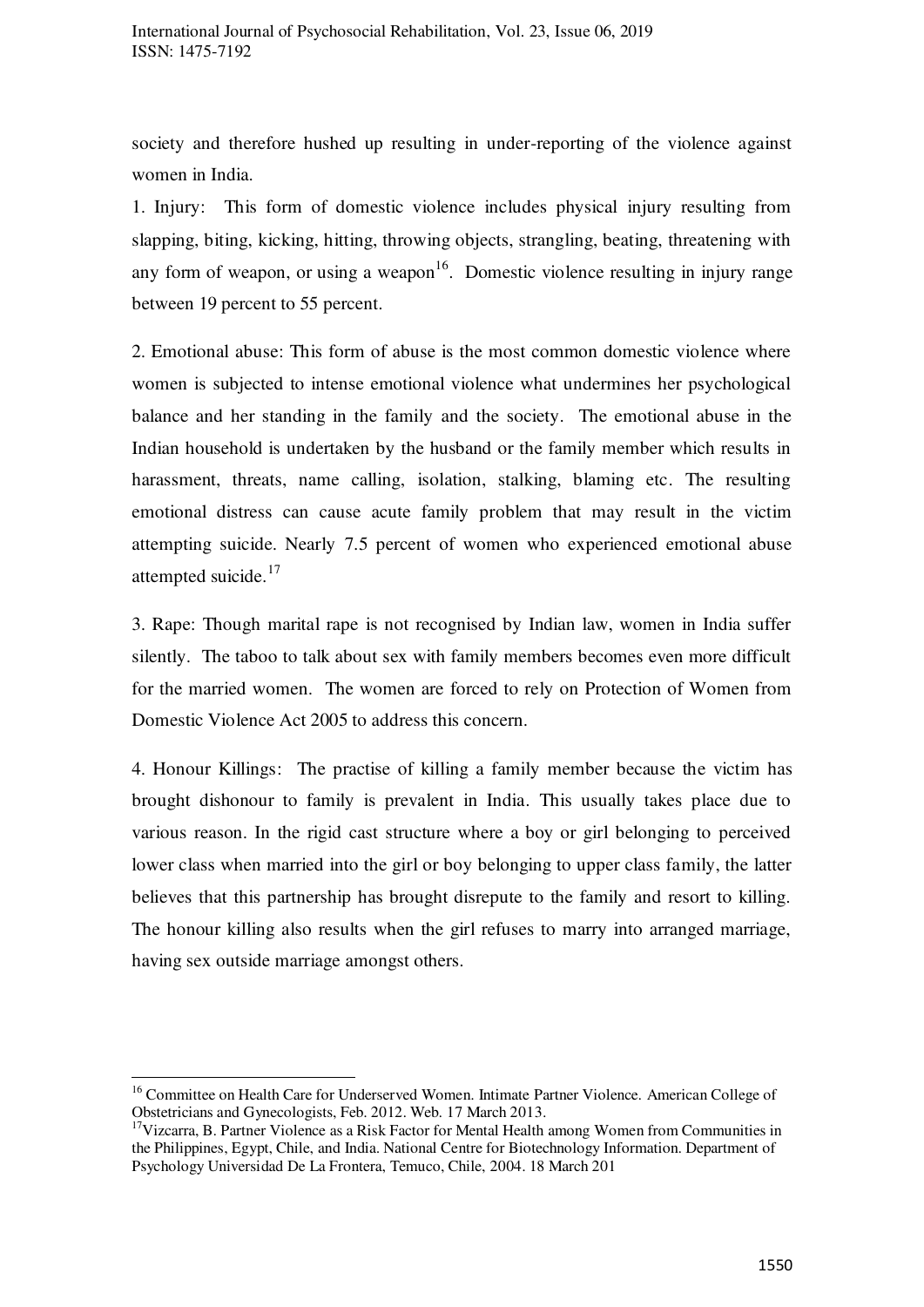5. Dowry: Dowry or seeking monetary emoluments from the bride's family is a common practice in India. This has resulted in abuse, harassment and deaths of the newly wed women. In 2012 alone there were 8,233 dowry deaths in India.

# **Legal Instruments:**

.

Despite millions of years of evolution, the psychology of man to subjugate women into submission is despicable and unacceptable. Different societies subject women into submissive environment through systemic process which has evolved parallel to the trajectory of human development. The educated man is no exception. It is wrong to assume that the domestic violence takes place only in an illiterate and less fortunate families. The educated man is equally culpable in perpetuating violence against women in equal measures. The only recourse to arrest the domestic violence against women and reverse the trend in favour of women is through legislation and judicial intervention. Some of the important measures in both the US and India is briefly discussed here.

Legal Instruments against Domestic Violence in the U.S: The U.S. has passed various legislation to counter domestic violence against women and the active judiciary is interpreting various provision of law to empower women to counter domestic violence. Both civil and criminal legal remedies are offered to the victims of domestic violence. The perperators of domestic violence are prosecuted throughout the U.S. where the States had passed specific statues criminilising domestic violence. The criminal prosecution are based on the facts of offense that occurs under battery and assault laws. Despite the statues available in the states, at federal level, the federal government has enacted various legislation to protect women against domestic violence.

The Violence Against Women Acts 1994 (VAWA): President Bill Clinton enacted the legislation in 1994 which provided \$1.6 billion for investigation and prosecution of violent crimes against women. This Act established the Office on Violence Against Women under the Department of Justice. Section 401 under Title IV specifies the provision concerned with preventing violence against women and children. Title IV identifies the nature of violence against women and sights the national survey that identifies 50 percent of men who frequently assaulted their wives abuse their children.<sup>18</sup>

<sup>18</sup><https://www.govinfo.gov/content/pkg/BILLS-109hr3402enr/pdf/BILLS-109hr3402enr.pdf>p.59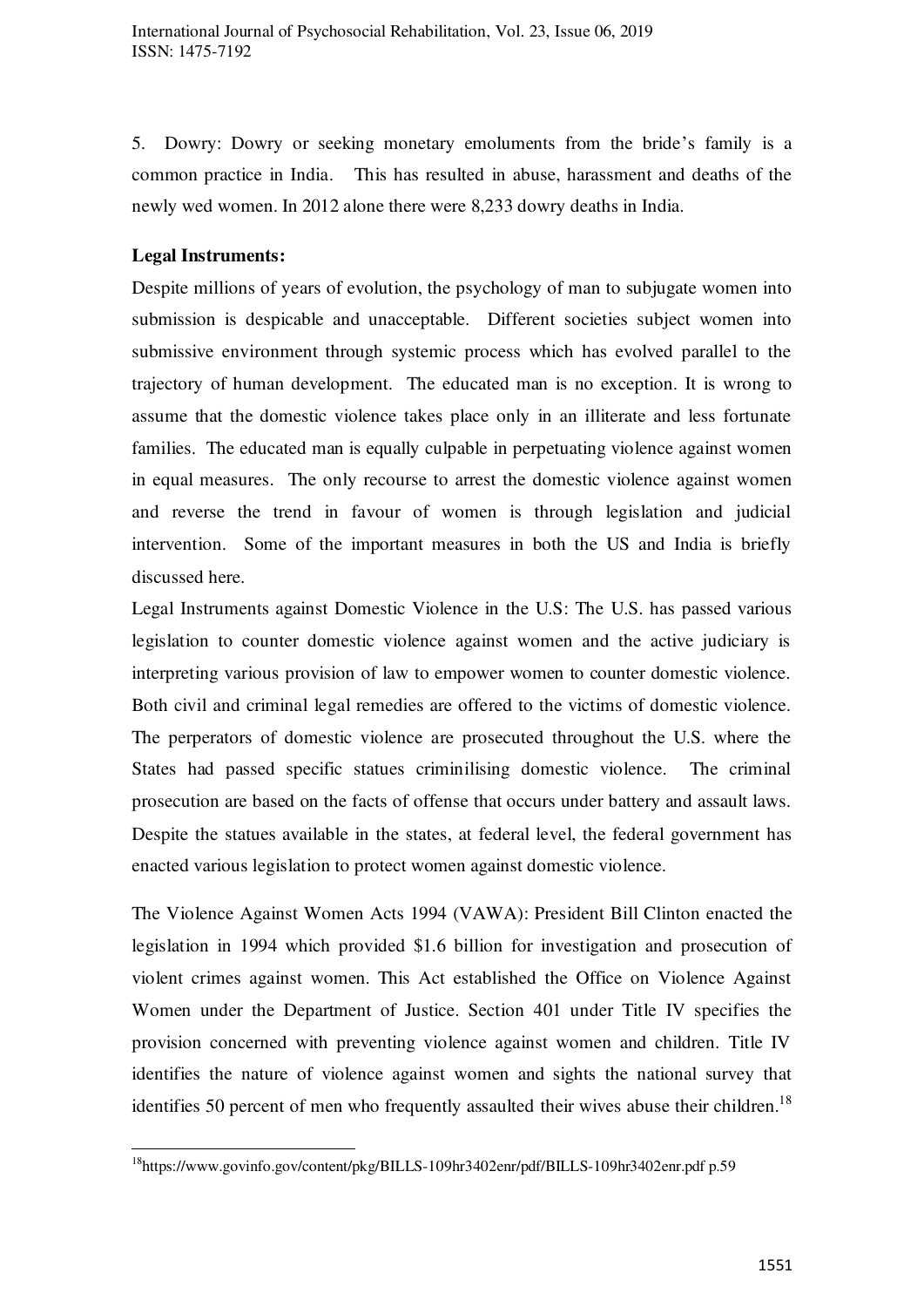The act reiterates that its purpose is to prevent crimes involving violence against women, children and youth by increasing resources and services available to prevent violence against women.

Title IV of the act stress the need to develop and implement education and services programs to prevent children in vulnerable families from becoming victims or perpetrators of domestic violence, dating violence, sexual assault, or stalking. Apart from highlighting its purpose, the Act specifies that grants may be authorised for the purpose of mitigating domestic violence, dating violence, sexual assault and stalking and to reduce the risk of future victimisation or perpetration of domestic violence. In order to address the domestic violence, provisions for grants relating to home visitation programs and to train home visitation service providers on addressing domestic violence is made.

The act also calls for educating youth and build a mutually respectful, nonviolent relationship to prevent domestic violence. A grant of US \$2000,000 is made available every year between 2007 and 2011 to undertake research study to understand the best practices for reducing and preventing violence against women.

Title V of the Act relates to the healthcare system's response to the domestic violence, dating violence, sexual assault and stalking. It identifies that 37 percent of all women who sought care in hospital emergency rooms for violence-related injuries were injured by a current or former spouse, boyfriend, or girlfriend.<sup>19</sup> The physical and psychological abuse is linked to adverse physical and mental health effects. The women who are subjected to domestic violence are likely to suffer from chronic pain, diabetes, depression, unintended pregnancies, substance abuse and sexually transmitted infections, including HIV/AIDS. Title V identifies that every year nearly 324,000 pregnant women in the United States are battered by the men in their lives. This battering leads to complications of pregnancy, including low weight gain, anaemia, infections, and first and second trimester bleeding. Pregnant and recently pregnant women are more likely to be victims of homicide than to die of any other pregnancy related cause, and evidence exists that a significant proportion of all female homicide victims are killed by their intimate partners. Section 758 provides from grants to

.

 $19Z$ :\ENROLL\H3402.ENR (govinfo.gov) p.64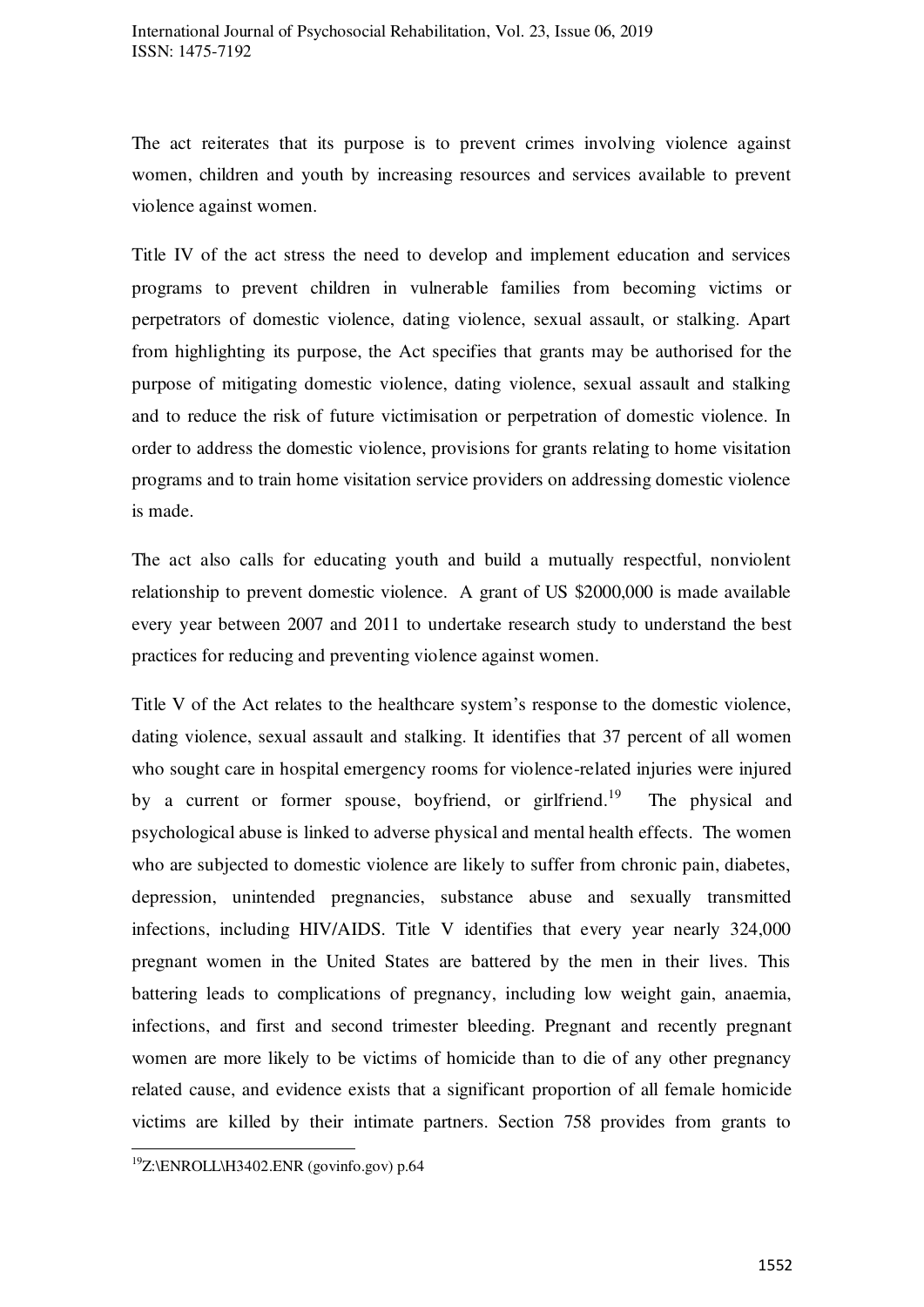develop interdisciplinary training and education programs that provide undergraduate, graduate, postgraduate medical, nursing and other health professions students with an understanding of, and clinical skills pertinent to, domestic violence, sexual assault, stalking, and dating violence.

Legal Instruments against Domestic Violence in India: The Gender Inequality Index 2017 puts India amongst the bottom 20 percent of the world. The complexity in India's cultural and social norms makes women vulnerable and suffer and not report violence against her to the authorities. Despite these inherent anomaly, the legal instruments and judicial activism has helped the women to seek legal remedy to address domestic violence. Amongst the important legislation that protects and prevents women is the Protection of Women from Domestic Violence Act ,2005. Unlike the U.S. where the States pass statues to protect women, India provides legislation at all India level and the availability of Indian Penal Code provision to prosecute the offenders has helped women facing domestic abuse to take legal recourse.

Protection of Women from Domestic Violence Act 2005: This Act came into force on 26 October 2006. For the first time in Indian legal system, the Act provides the definition of domestic violence which include physical violence and other forms of violence such as emotional, verbal, sexual, and economic abuse. Section 3 while elaborating the meaning of domestic violence which constitute harms or injures or endangers the health, safety, life, limp or well-being, whether mental or physical, of the aggrieved person or tends to do so and includes causing physical abuse, sexual abuse, verbal and emotional abuse and economic abuse; harasses, harms, injures or endangers the aggrieved person with a view to coerce her or any other person related to her to meet any unlawful demand for any dowry or other property or valuable security.

Further the Act commands obligation of the police officers, service providers and magistrate. The victim has the right to free legal services and the right to file a complaint under section 498A of the IPC. The Act makes room for the availability of shelter home and medical aid in the medical facility. The Act makes provision for setting up of Protection Officers in every district who performs duties according to this Act. An important duty prescribed by this Act to the Protection Officer is to assist the Magistrate and file the domestic incident report before the magistrate provide legal aid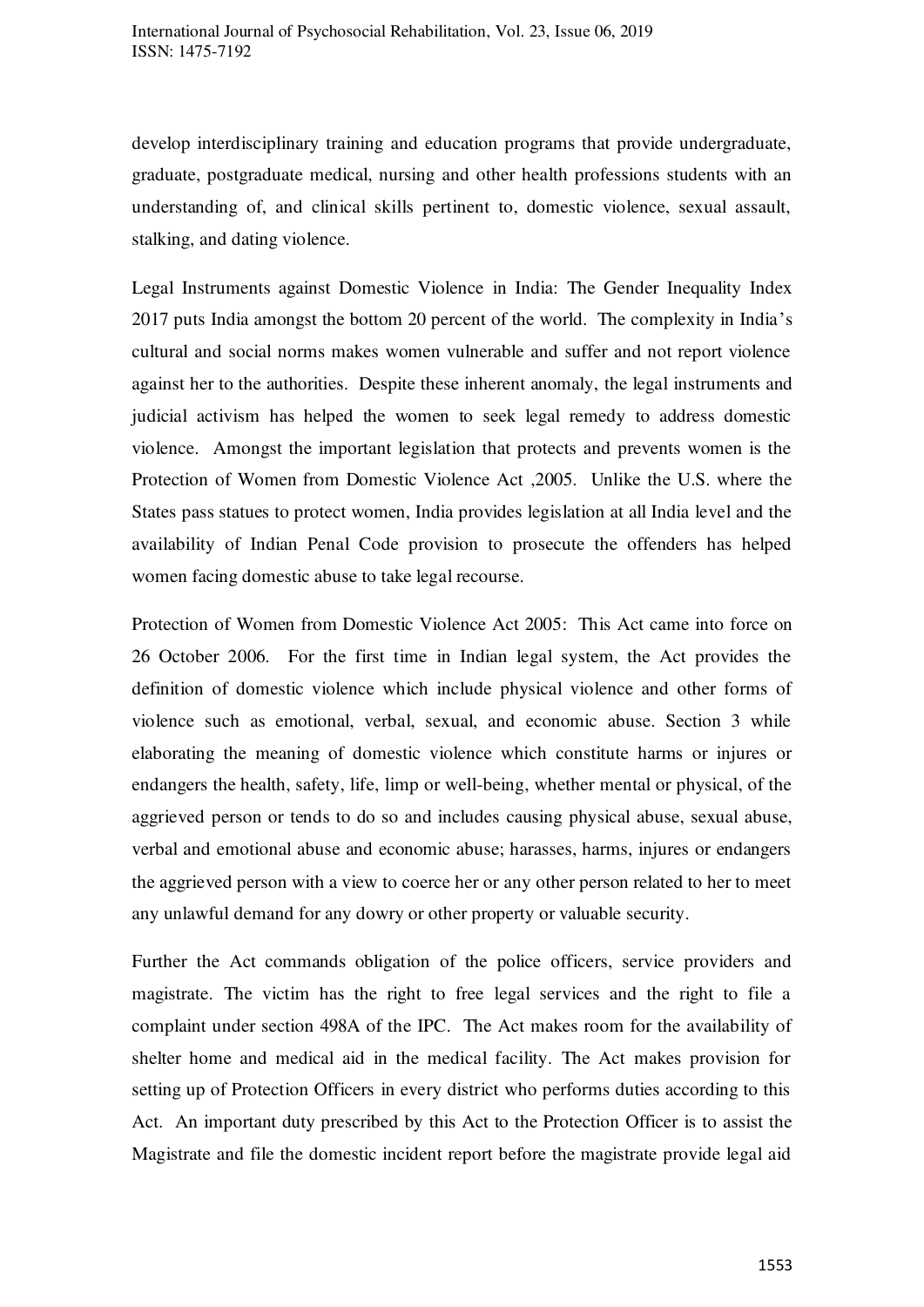under the Legal Services Authorities Act, 1987 and to provide to the victim of domestic violence the list of all service providers providing legal aid or counselling, shelter homes and medical facilities within the jurisdictional area of the Magistrate.

The Act provides the Magistrate with the authority to direct the victim of domestic violence to undergo counselling. Section 16 authorises the Magistrate to conduct in camera proceedings if either party so desires. Section 17(2) specifies that the victim of domestic violence shall not be evicted from the shared household. The Magistrate can pass Protection orders to prohibit the respondent from committing any act of domestic violence aiding or abetting in the commission of acts of domestic violence; entering the place of employment of the aggrieved person or, if the person aggrieved is a child, its school or any other place frequented by the aggrieved person; attempting to communicate in any form, whatsoever, with the aggrieved person, including personal, oral or written or electronic or telephonic contact; alienating any assets, operating bank lockers or bank accounts used or held or enjoyed by both the parties, jointly by the aggrieved person and the respondent or singly by the respondent, including her *stridhan* or any other property held either jointly by the parties or separately by them without the leave of the Magistrate; causing violence to the dependants, other relatives or any person who give the aggrieved person assistance from domestic violence; committing any other act as specified in the protection order.

Section 19 empowers the Magistrate to restrain the respondent from dispossessing or in any other manner disturbing the possession of the aggrieved person from the shared household, whether or not the respondent has a legal or equitable interest in the shared household; directing the respondent to remove himself from the shared household; restraining the respondent or any of his relatives from entering any portion of the shared household in which the aggrieved person resides; restraining the respondent from alienating or disposing off the shared household or encumbering the same; restraining the respondent from renouncing his rights in the shared household except with the leave of the Magistrate; or directing the respondent to secure same level of alternate accommodation for the aggrieved person as enjoyed by her in the shared household or to pay rent for the same, if the circumstances so require.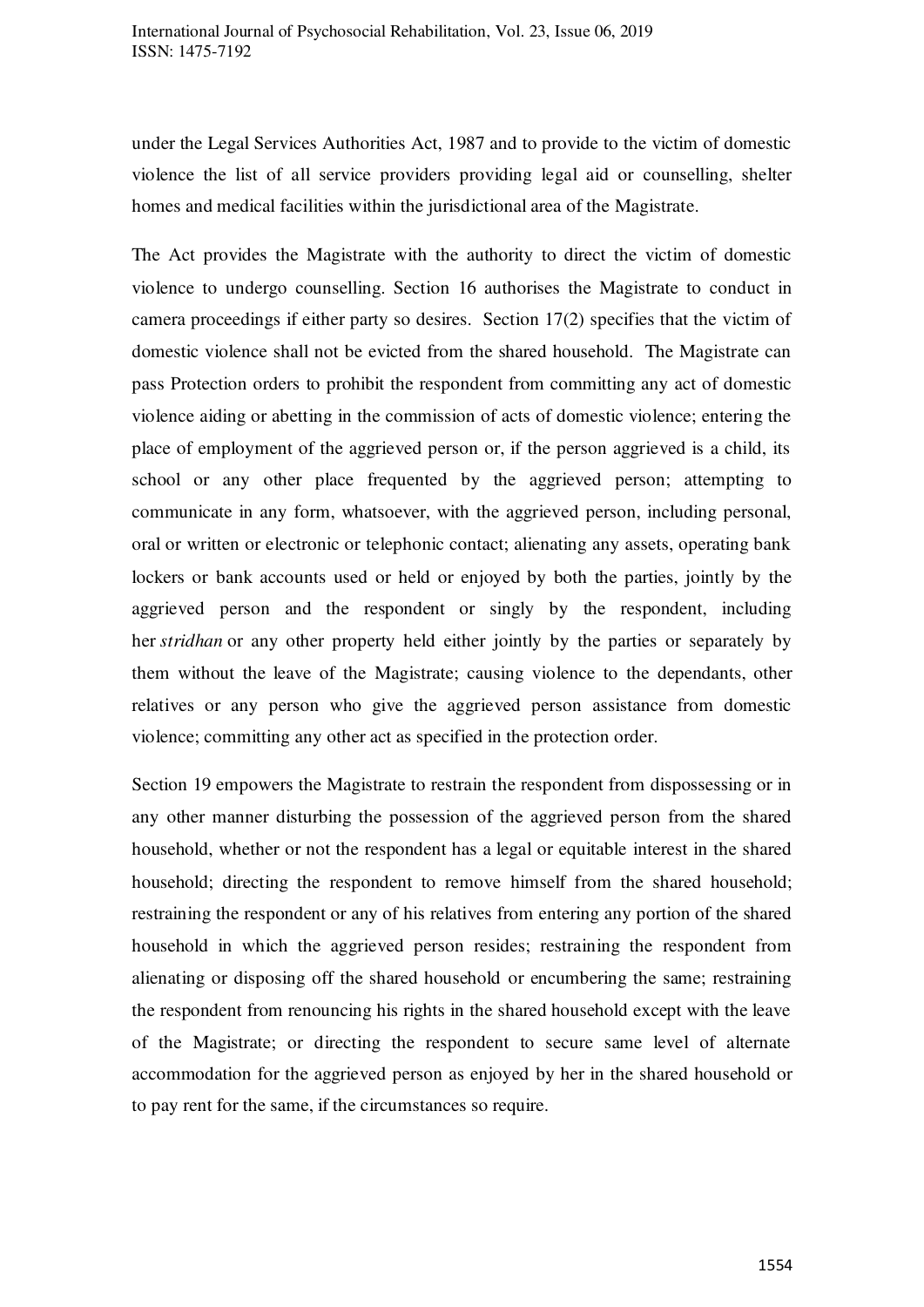#### **Conclusion:**

The VAWA helped reduce non-fatal violent victimization committed by intimate partners by 49.8 percent and 51 percent increase in reporting of domestic violence. It clearly shows that the proactive legislation and education about the legal remedy available to the victims of domestic violence will make them seek the remedy and are able to assert their rights. The Protection of Women against Domestic Violence Act, 2005 is much needed Act, however the evaluation of the Act for a decade and half clearly shows that the Act does not have enough teeth to prosecute the respondent. The Act falls on the civil jurisprudence legislation instead of criminal legislation that makes it difficult to prosecute with the full extent of the Law. The VAWA on the other hand, being a federal legislation is directly address the victim of domestic violence and provides specified monetary grants to arrest and reverse the trend and the date proves that it has been effective. The Indian law is trapped within the system where the women are hardly aware of the existence of the Act. There need to be proactive and urgent revision of the Act to include criminal procedure to prosecute the respondent if proved to be involved in the domestic violence. The Act is not a stand alone legislation, the victim can seek remedy through various other provisions under the IPC. To strengthen this Act, the Government of India should consider initiating large scale research at various level that could identify the necessary provisions that can make this law effective.

\*\*\*\*\*

#### **References:**

- 1. The Council of Europe Convention on preventing and combating violenceagainst women and domestic violence. Retrieved from https://rm.coe.int/CoERMPublicCommonSearchServices/DisplayDCTMContent ?documentId0900001680462533.
- 2. National Crimes Record Bureau, Crime in India 2012 Statistics Archived 20 June 2014 at the Wayback Machine Government of India (May 2013)
- 3. Tjaden, Patricia; Thoennes, Nancy (November 2000). "Full Report of the Prevalence, Incidence, and Consequences of Violence Against Women". National Institute of Justice, United States Department of Justice.